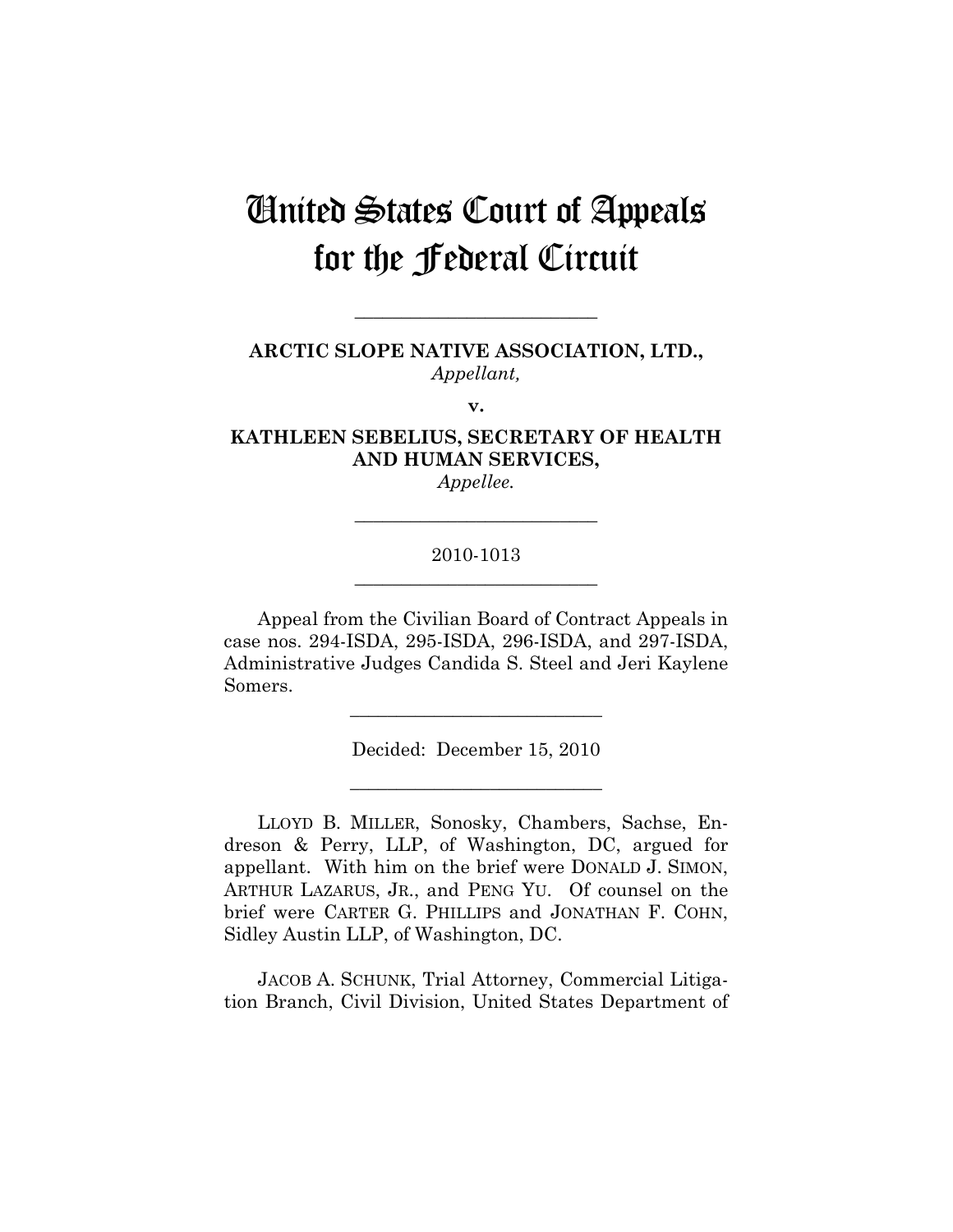Justice, of Washington, DC, argued for appellee. On the brief were TONY WEST, Assistant Attorney General, JEANNE E. DAVIDSON, Director, DONALD E. KINNER, Assistant Director, and SAMEER YERAWADEKAS, Attorney. Of counsel on the brief was SEAN DOOLEY, Senior Attorney, Office of the General Counsel, Public Health Division, United States Department of Health and Human Services, of Washington, DC.

Before LOURIE, BRYSON, and DYK, *Circuit Judges*.

**\_\_\_\_\_\_\_\_\_\_\_\_\_\_\_\_\_\_\_\_\_\_\_\_\_\_** 

## DYK, *Circuit Judge*.

Arctic Slope Native Association ("ASNA") filed suit against the Secretary of Health and Human Services ("Secretary") for breach of contract, alleging that the government failed to pay ASNA's so-called contract support costs shortfall for fiscal years 1999 and 2000. The Secretary argued that the obligation to pay, under the contract and the statute, was subject to the availability of appropriations and that there were no available appropriations because Congress had provided that the appropriations available for the funding of contract support costs were "not to exceed" specified amounts.The Civilian Board of Contract Appeals ("the Board") granted summary judgment for the Secretary. *Arctic Slope Native Ass'n, Ltd. v. Dep't of Health & Human Servs.*, CBCA 294- ISDA, et al., 09-2 BCA ¶ 34,281 (C.B.C.A. Oct. 1, 2009). We affirm.

#### **BACKGROUND**

## I

This case is the latest in a long-running dispute between the various Indian tribes and the Secretary concerning the Secretary's obligation to pay contract support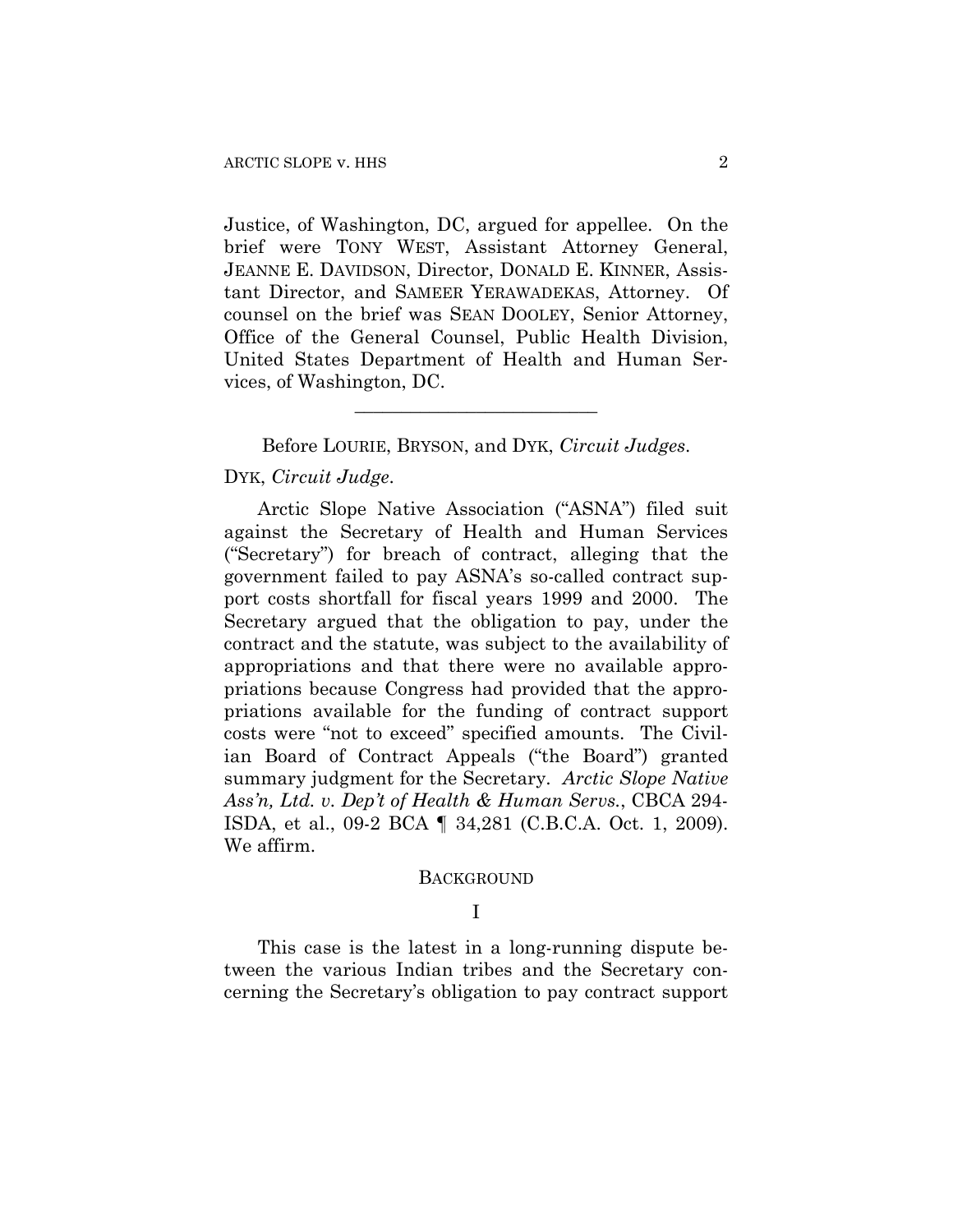costs. This dispute has led to decisions by the Supreme Court and this court. *See, e.g.*, *Cherokee Nation of Okla. v. Leavitt*, 543 U.S. 549 (2005) [hereinafter *Cherokee II*], *aff'g sub nom*, *Thompson v. Cherokee Nation of Okla.*, 334 F.3d 1075 (Fed. Cir. 2003) [hereinafter *Cherokee I*]; *Babbitt v. Oglala Sioux Tribal Pub. Safety Dep't*, 194 F.3d 1374 (Fed. Cir. 1999), *cert. denied*, 530 U.S. 1203 (2000).

Briefly, the Indian Self-Determination Act ("ISDA"), Pub. L. No. 103-413, 108 Stat. 4250 (codified at 25 U.S.C. §§450–450n), as amended in 1994, authorizes the Secretary to enter into contracts with tribes, under which the tribes supply health services that a government agency would otherwise provide, *id.* § 450f(a)(1). This case concerns indirect costs under the contracts for fiscal years 1999 and 2000. Indirect costs are "administrative or other expense[s] related to the overhead incurred by the tribal contractor in connection with the operation of the Federal program . . . ." *Id.*  $\S$  450j-1(a)(3)(A)(ii). The Act and the contract entered into pursuant to the Act require that the Secretary pay the tribal contractors' indirect costs. *Id.* § 450j-1(a). These indirect costs include the secretarial amount, *id.* § 450*j*-1(a)(1), and contract support costs, *id.* § 450j-1(a)(2). *See also Cherokee II*, 534 U.S. at 634–35. The secretarial amount is the amount the Secretary would have expended had the government itself run the program. The secretarial amount does not include the additional indirect costs that the tribes incur in their operation of the programs, which the Secretary would not have directly incurred (i.e., the cost of administrative resources that the Secretary could draw from other government agencies). These additional indirect costs, which are not included in the secretarial amount, are referred to as contract support costs. *See* 25 U.S.C. § 450j-1(a)(2); *Cherokee II*, 534 U.S. at 635.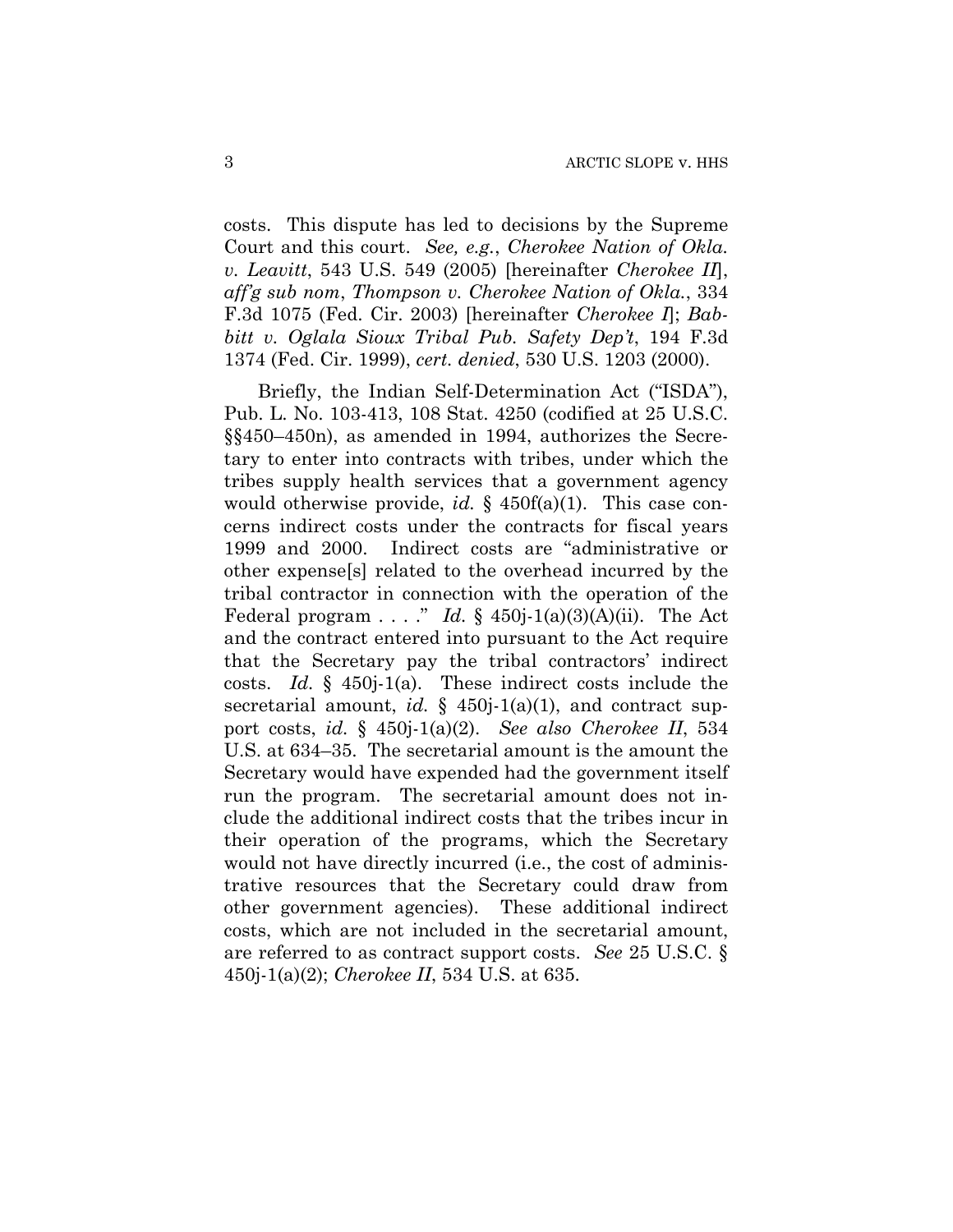Both under the ISDA and the contracts, the government's obligation to pay contract support costs is "subject to the availability of appropriations." 25 U.S.C. § 450j-1(b); Joint App. 133 (incorporating  $\S$  450j-1(b) into the contract). Additionally, "the Secretary is not required to reduce funding for programs, projects, or activities serving a tribe to make funds available to another tribe or tribal organization  $\ldots$ ." 25 U.S.C. § 450j-1(b). Congress has been reluctant to appropriate the amount necessary to pay the full amount of contract support costs, and the Secretary has accordingly declined to pay contract support costs not funded by appropriations. The Secretary has urged that the "availability of appropriations" clause justified the failure to pay.

A similar dispute arose previously for fiscal years 1994 through 1997. *See Cherokee II*, 543 U.S. at 634–35; *Cherokee I*, 334 F.3d at 1079. The Secretary did not deny the promise to pay, nor the failure to pay, but argued that the legal obligation to pay arose "if, and only if, Congress appropriated sufficient funds, and that, in this instance, Congress failed to do so." *Cherokee II*, 543 U.S. at 636. The Secretary admitted that the relevant appropriations acts did not include an explicit cap on appropriations, but nonetheless argued that "specific recommendations of funding amounts for contract support costs in the appropriations committee reports" were sufficient to impose a cap. *Cherokee I*, 334 F.3d at 1083. Both the Supreme Court and this court rejected the argument that committee report language is sufficient to impose a cap, holding specifically that "restrictive language contained in Committee Reports is not legally binding." *Cherokee II*, 543 U.S. at 646; *see Cherokee I*, 334 F.3d at 1085. "[I]n order for a statutory cap to be binding on an agency, it must be carried into the legislation itself; such a cap cannot be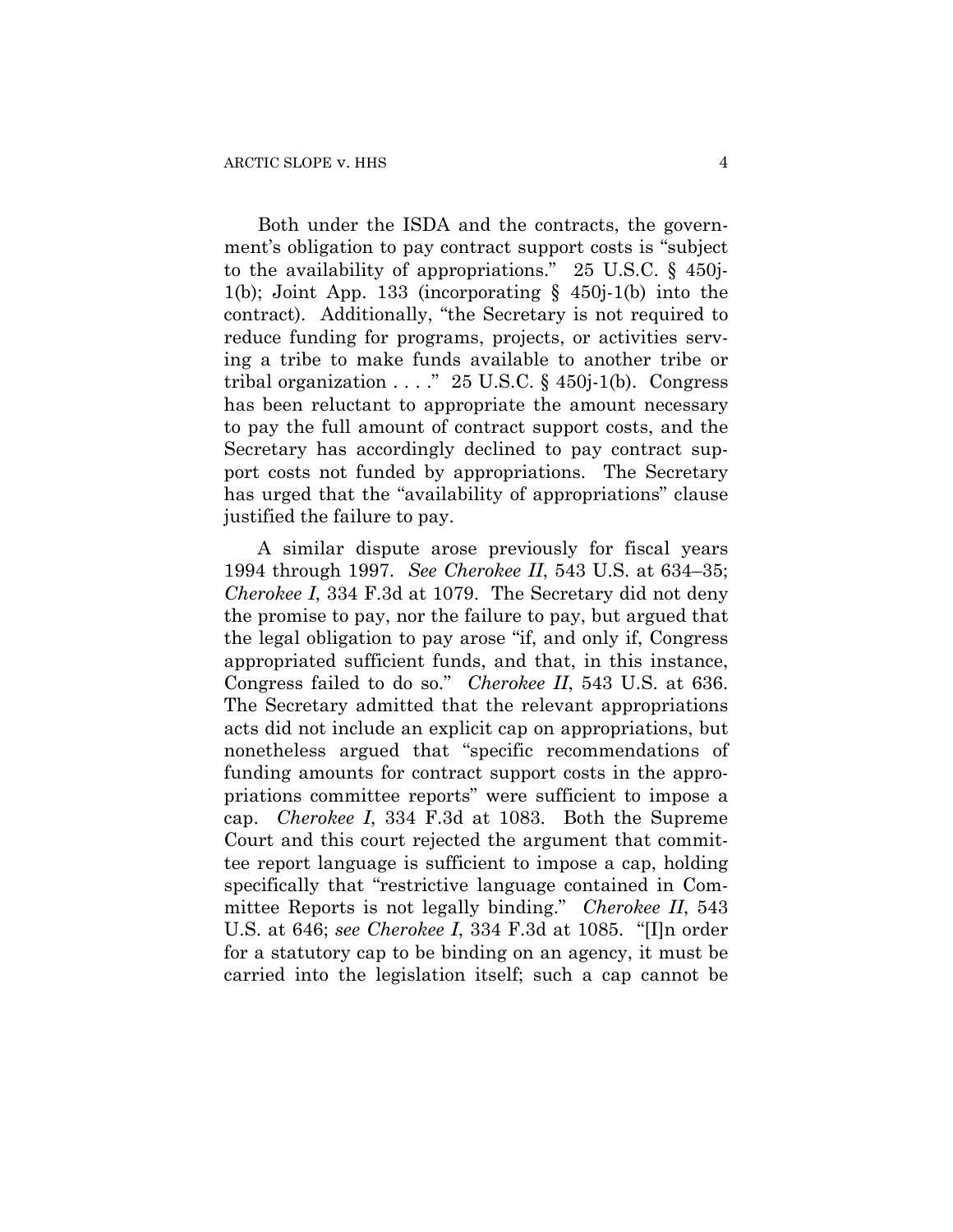imposed by statements in committee reports or other legislative history." *Cherokee I*, 334 F.3d at 1085.

This court held, and the Supreme Court affirmed, that where there are "no statutory caps on available appropriations, the Secretary [is] not excused from meeting his contractual obligations by the availability clause of section 450j-1(b)."[1](#page-4-0) *Cherokee I*, 334 F.3d at 1093; *see Cherokee II*, 543 U.S. at 641. "[I]f the amount of an unrestricted appropriation is sufficient to fund the contract, the contractor is entitled to payment *even if the agency has allocated the funds to another purpose* or assumes other obligations that exhaust the funds." *Cherokee II*, 543 U.S. at 641. Absent explicit restriction, an agency is generally permitted to reprogram funds within a lump-sum appropriation. U.S. Gov't Accountability Office, Principles of Federal Appropriations Law 2-25 (3d ed. 2006) [hereinafter GAO Redbook]. Thus, where there is no "statutory cap or other explicit statutory restriction," the Secretary is required to reprogram funds if doing so is necessary to fund the contract. *Cherokee I*, 334 F.3d at 1086.

The Secretary further argued that under  $\S$  450j-1(b) there was no obligation to reprogram funds to pay the claims at issue because "doing so would require a reduction of funds for programs serving other tribes." *Id.* at 1083. This court and the Supreme Court found this

25 U.S.C. § 450j-1(b).

<span id="page-4-0"></span><sup>1</sup> Section 450j-1(b) provides in relevant part that:

Notwithstanding any other provision in this subchapter, the provision of funds under this subchapter is subject to the availability of appropriations and the Secretary is not required to reduce funding for programs, projects, or activities serving a tribe to make funds available to another tribe or tribal organization under this subchapter.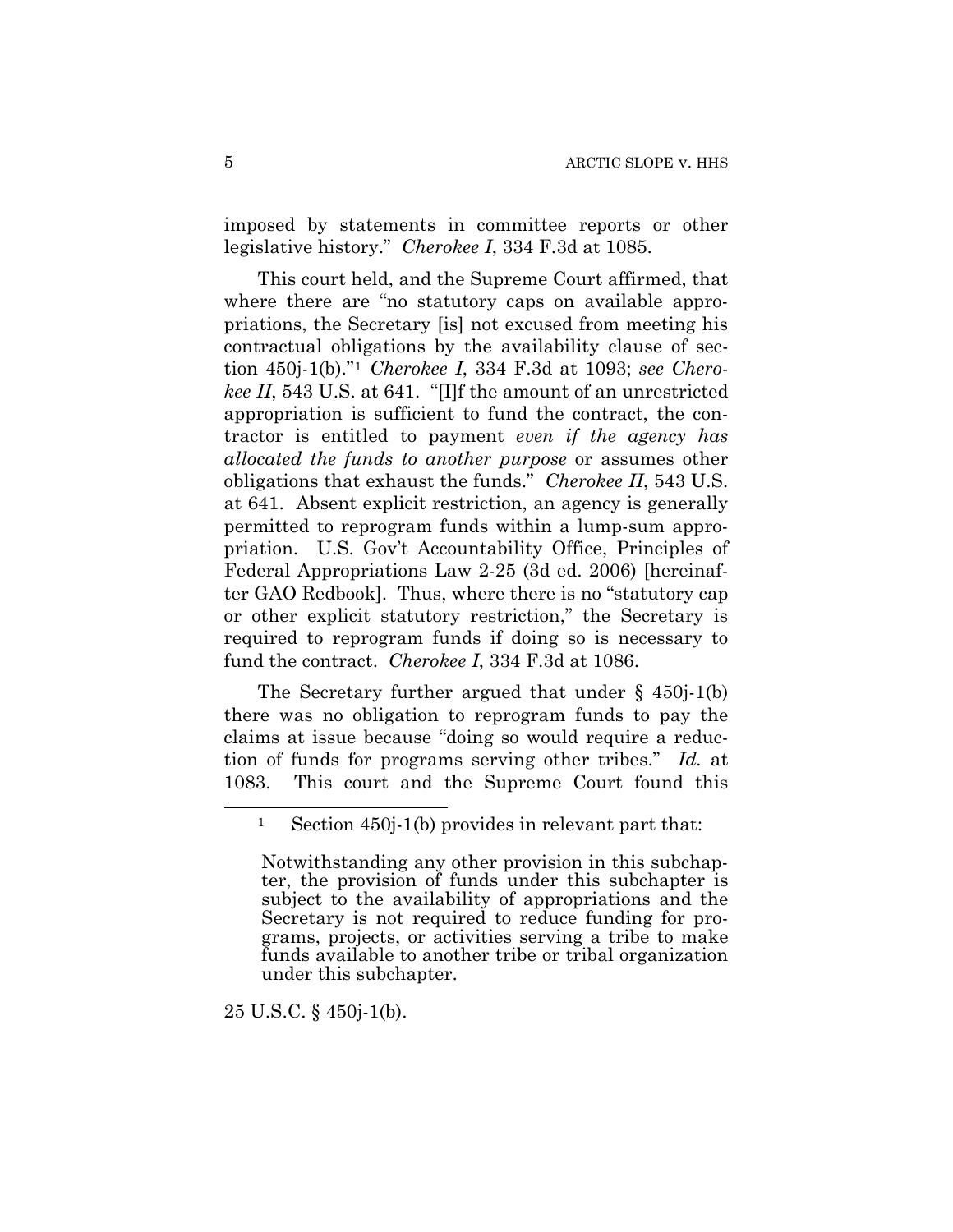argument unpersuasive because "the relevant congressional appropriations contained *other* unrestricted funds . . . sufficient to pay the claims at issue" that would not require a reduction in funding for programs serving other tribes. *Cherokee II*, 543 U.S. at 641 (emphasis added); *see Cherokee I*, 334 F.3d at 1093.

II

After the dispute arose with respect to fiscal years 1994 through 1997, Congress acted to impose a statutory cap on funding for contract support costs in fiscal years 1999 and 2000. The appropriations act for fiscal year 1999 provided that "notwithstanding any other provision of law, of the amounts provided herein, *not to exceed* \$203,781,000 shall be for payments . . . for contract or grant support costs."[2](#page-5-0) Omnibus Consolidated & Emergency Supplemental Appropriations Act, 1999, Pub. L. No. 105-277, 112 Stat. 2681, 2681-279 (1998) (emphasis added) [hereinafter 1999 Appropriations Act]. Similarly, the appropriations act for fiscal year 2000 provided that "notwithstanding any other provision of law, of the amounts provided herein, *not to exceed* \$228,781,000 shall be for payments . . . for contract or grant support costs." Consolidated Appropriations Act, 2000, Pub. L. No. 106- 113, 113 Stat. 1501, 1501A-182 (1999) (emphasis added) [hereinafter 2000 Appropriations Act]. The Conference Report viewed this language as imposing a statutory cap, specifically approving our earlier decision in *Oglala Sioux*. H.R. Conf. Rep. No. 106-479, 494–95 (1999). There, as discussed below, we explicitly held that "not to exceed"

<span id="page-5-0"></span><sup>2</sup> Congress also imposed a statutory cap phrased in "not to exceed" language for fiscal year 1998, but claims for contract support costs in fiscal year 1998 are not involved in this litigation. *See* Department of the Interior and Related Agencies Appropriations Act, Pub. L. No. 105-83, 111 Stat. 1543, 1583 (1997).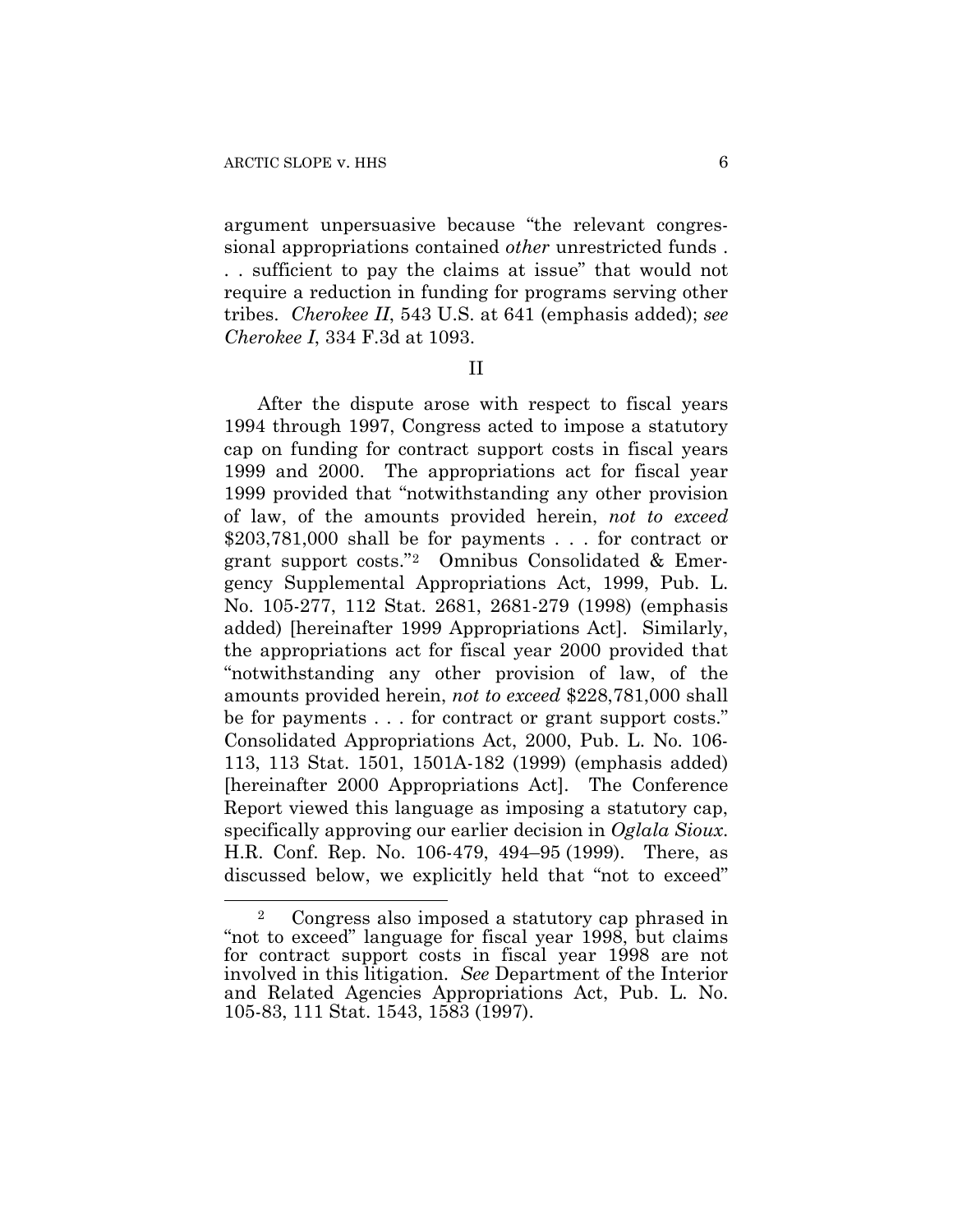language was sufficient to impose a statutory cap. *Oglala Sioux*, 194 F.3d at 1376, 1379–80.

#### III

Beginning in fiscal year 1999, ASNA entered into a self-governance contract with the Secretary, which remained in effect during fiscal years 1999 and 2000. The contract does not specify funding amounts for contract support costs, but instead refers to separate Annual Funding Agreements.For each fiscal year, the contract requires the Secretary to pay the full amount of contract support costs specified in the Annual Funding Agreement, "[s]ubject only to the appropriation of funds by [Congress] and to adjustments pursuant to [25 U.S.C. § 450j-1(b)]." Joint App. at 133–34. ASNA does not claim that the Secretary failed to pay the secretarial amount, or the contract support costs specified in the Annual Funding Agreements—approximately \$1.29 million for fiscal year 1999[3](#page-6-0) and approximately \$3 million for fiscal year 2000.[4](#page-6-1)

<span id="page-6-0"></span><sup>3</sup> The annual funding agreement for fiscal year 1999 initially identified zero funding for contract support costs, but was later amended to add \$297,059 in direct and \$902,263 in indirect, non-recurring contract support costs. The agreement was amended again to add \$72,662 in direct and \$21,697 in indirect, non-recurring contract support costs. *Arctic Slope*, 09-2 BCA ¶ 34,281, slip op. at 4a.

<span id="page-6-1"></span>The annual funding agreement for fiscal year 2000 initially identified \$5,254,412 in recurring base funds (including recurring contract support costs) and \$902,263 in non-recurring contract support costs. The agreement was amended several times to add additional contract support costs, resulting in a total of \$896,483 in direct contract support costs and \$2,162,108 in indirect contract support costs. *Arctic Slope*, 09-2 BCA ¶ 34,281, slip op. at 4a–5a.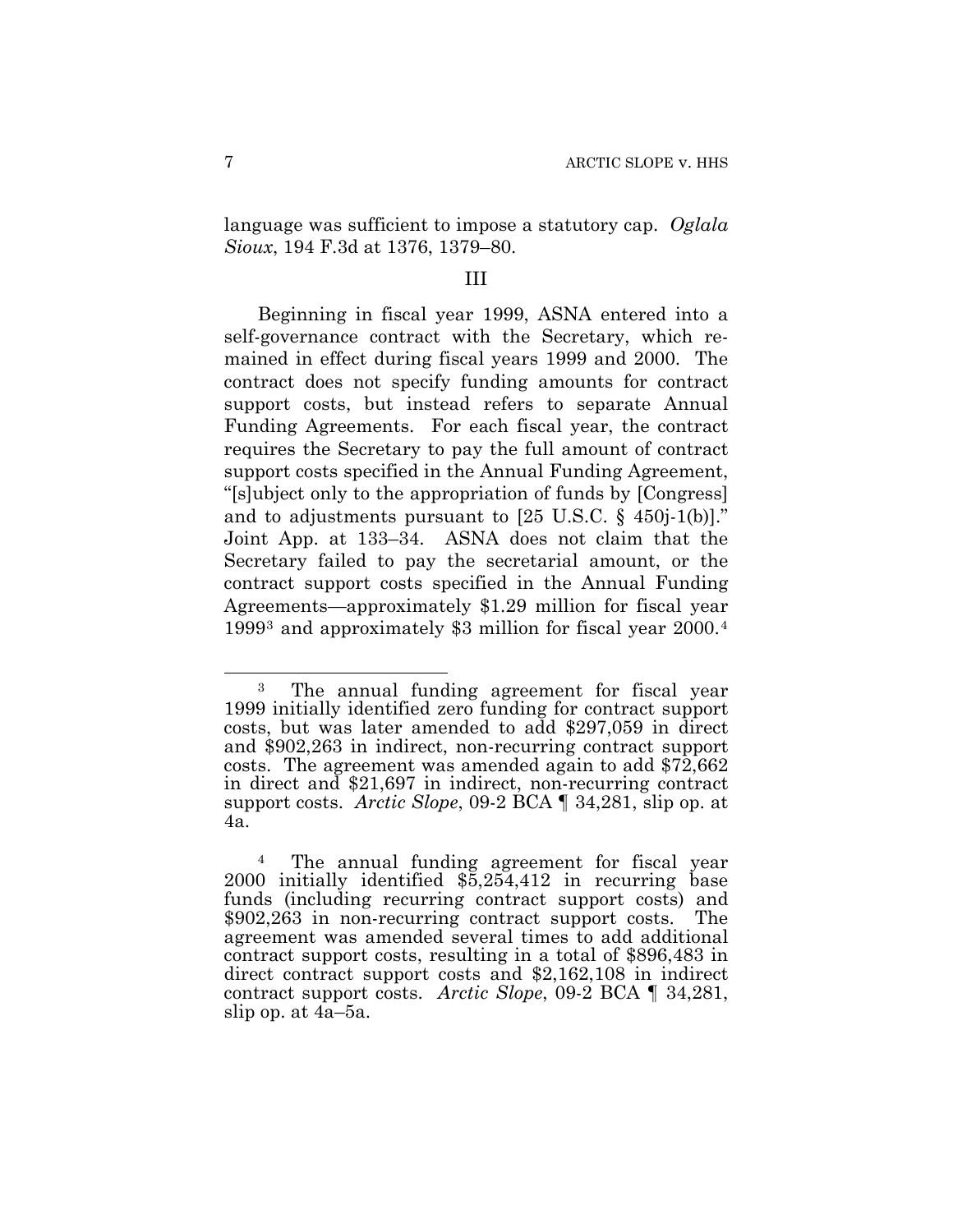ASNA claims instead that the Secretary has failed to pay ASNA's contract support cost shortfall—the difference between the amount of support costs specified in the Annual Funding Agreement and ASNA's actual expenditures.

ASNA submitted claims for its contract support cost shortfall—\$2,028,723 for fiscal year 1999 and \$621,530 for fiscal year 2000.The contracting officer did not issue a decision on these claims. Thus, they were deemed denied under 41 U.S.C. § 605(c)(5). On appeal, the Board concluded that ASNA "is entitled to be paid its full [contract support costs] requirement only as long as appropriations are legally available to do so," and found that "funds were no longer available with which to pay claims" because of the statutory cap imposed by the "not to exceed" language. *Arctic Slope*, 09-2 BCA ¶ 34,281, slip op. at 10a. Accordingly, the Board granted the Secretary's motion for summary judgment.ASNA timely appealed and this court has jurisdiction pursuant to 41 U.S.C. § 607(g)(1)(A) and 28 U.S.C. § 1295(a)(10).

#### **DISCUSSION**

This court reviews the Board's legal determinations *de novo*. *See Lear v. Siegler Servs., Inc., v. Rumsfeld*, 457 F.3d 1262, 1265–66 (Fed. Cir. 2006). The question of whether the ISDA and the contracts entered into pursuant to that Act require payment of ASNA's contract support costs shortfall is a question of law. *See id.* at 1266.

I

Like the contract at issue in *Cherokee*, the contract here contains an availability clause (i.e., the contract is subject to the appropriation of funds by Congress). *See Cherokee I*, 334 F.3d at 1082. In stark contrast to *Chero-*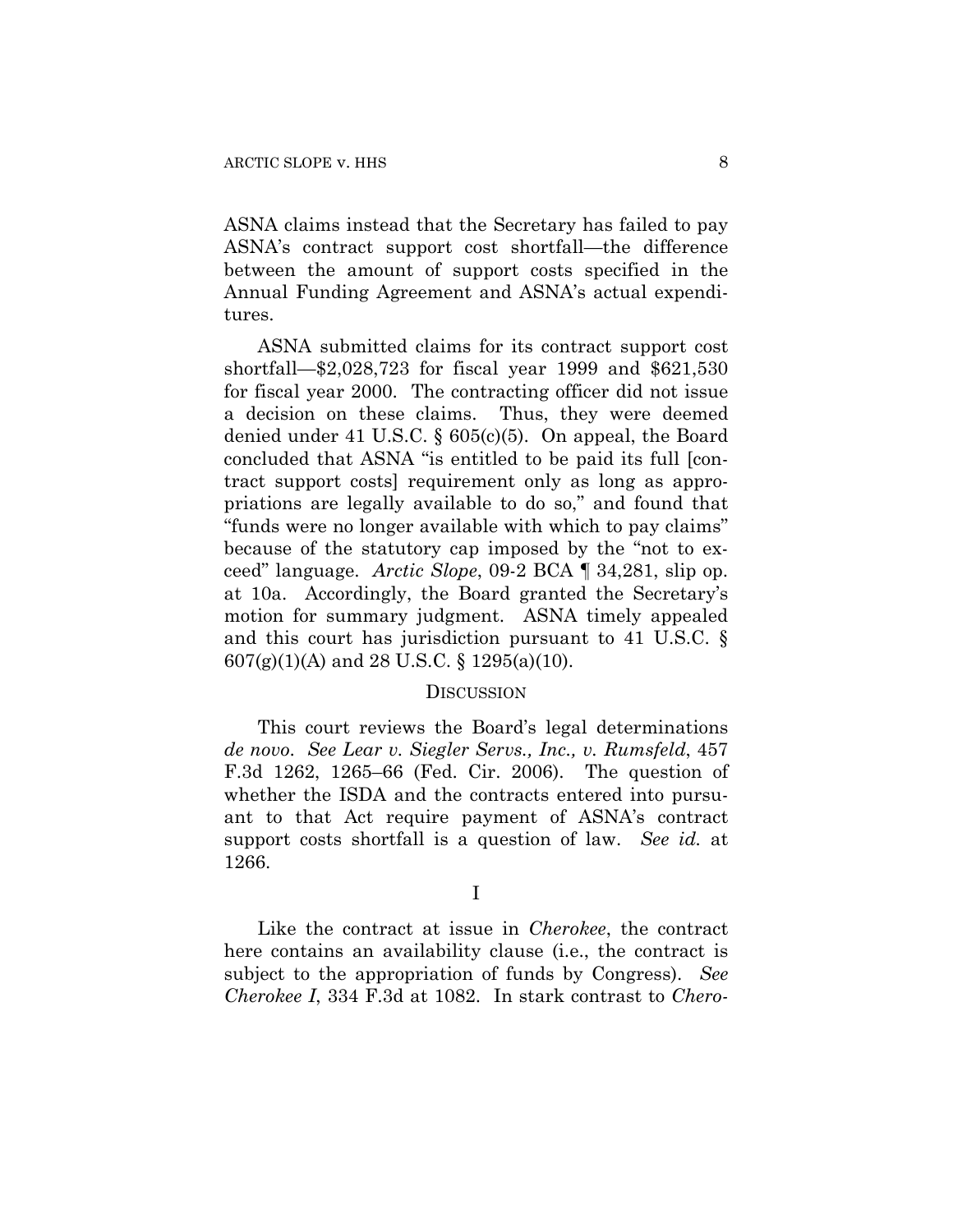*kee*, however, where the Secretary unsuccessfully relied on committee report language to impose a cap, here there is a statutory cap on funding for contract support costs phrased in traditional not to exceed language. As the Government Accountability Office has noted, the phrase "not to exceed" is a standard phrase used to express Congress's intent to designate a given amount as the maximum available amount for a particular purpose. *See* GAO Redbook 6-32. The opinions of the Government Accountability Office, as expressed in the GAO Redbook, note that "the most effective way to establish a maximum (but not minimum) earmark is by the words 'not to exceed' or 'not more than.'" Additionally, the Comptroller General has recognized that "not to exceed" language "is susceptible of but one meaning"—it restricts agency spending by establishing the maximum amount that an agency may spend. 64 Comp. Gen. 263, 264 (1985). The opinions of the Government Accountability Office and the Comptroller General, while not binding, are "expert opinion[s], which we should prudently consider." *Delta Data Sys. Corp. v. Webster*, 744 F.2d 197, 201 (D.C. Cir. 1984); *see also Lincoln v. Vigil*, 508 U.S. 182, 192 (1993) (relying on GAO Redbook at 6-159).

Our court (explicitly) and the Supreme Court (implicitly) have recognized that "not to exceed" language imposes a binding statutory cap. In *Oglala Sioux*, the appropriations act contained traditional "not to exceed" language. 194 F.3d at 1376. This court explicitly held that "not to exceed" language was sufficient to impose a statutory cap. *Id.* at 1380. The tribe argued that, despite the statutory cap, it was entitled to full funding of its contract support costs. *Id.* at 1378. We rejected that argument, holding that the availability clause in § 450j-1(b) limits the Secretary's ability to bind the government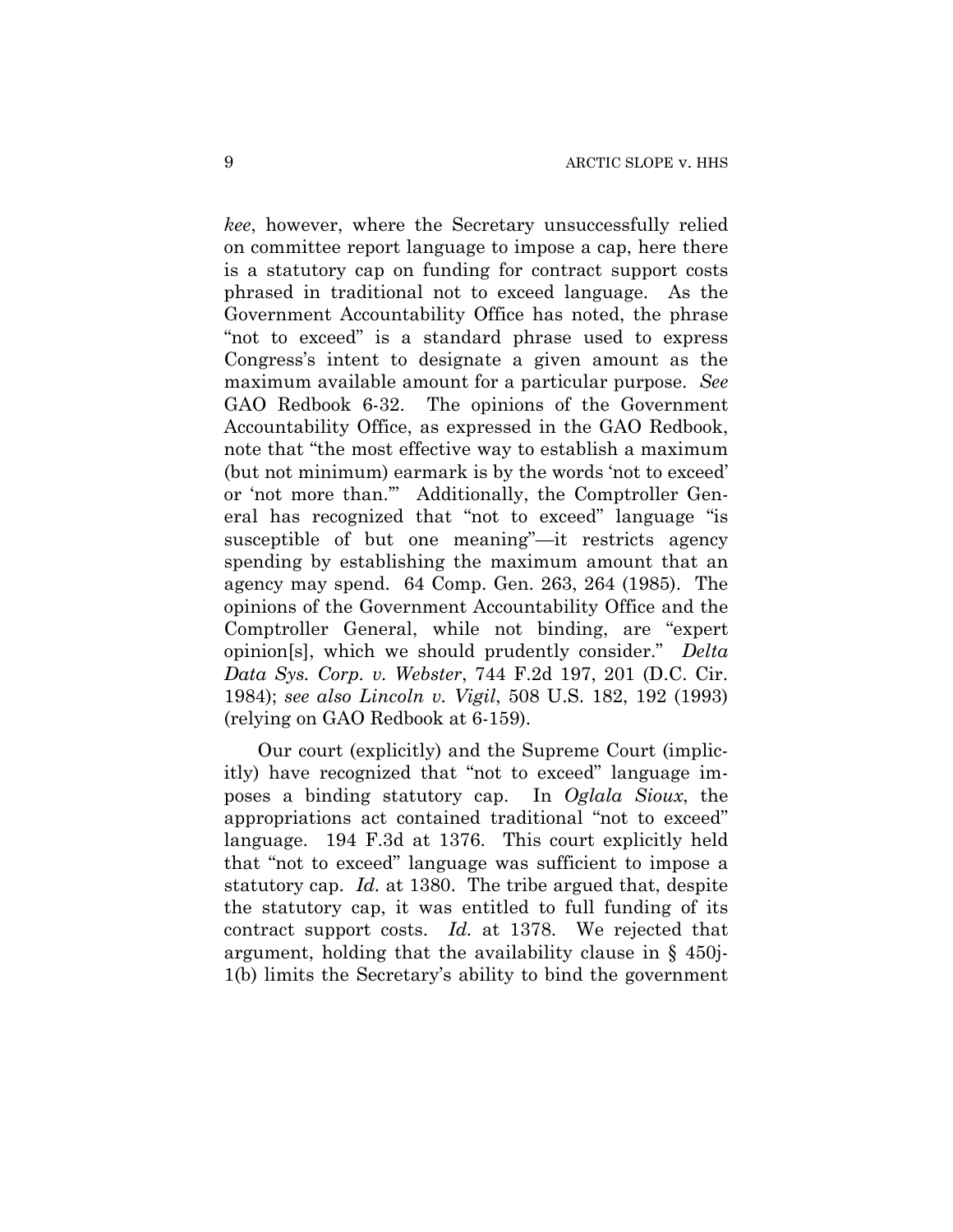beyond the statutory cap; thus, the Secretary may not reallocate funding beyond that limit. *Id.* at 1379–80.

Subsequently, in *Cherokee I* we also noted that "Congress generally uses standard phrases to impose a statutory cap," the most common of which is the phrase "not to exceed." 334 F.3d at 1084. We characterized the "not to exceed" language in *Oglala Sioux* as "a statutory cap on appropriations that excused the agency from paying full contract support costs," *id.* at 1083, and concluded that in *Cherokee* there was no statutory cap because "[t]he appropriations acts at issue . . . do not include 'not to exceed language," *id.* at 1089. Further, we stated that "if there is a statutory restriction on available appropriations for a program, either in the relevant appropriations act or in a separate statute, the agency is not free to increase funding for that program beyond that limit." *Id.* at 1084. The Supreme Court decision in *Cherokee* did not disagree, assuming that "not to exceed" statutory language was sufficient to impose a statutory cap even though committee reports were not. *See Cherokee II*, 543 U.S. at 642. The Court made clear that reallocation of funds may be prohibited where Congress protects the funds using "statutory earmarks." *Id.* Thus, we conclude that the "not to exceed" language in the appropriations acts for fiscal years 1999 and 2000 imposes a statutory cap on funding for contract support costs, such that the Secretary is not permitted to make payments beyond the maximum specified in the appropriations acts.

## II

ASNA appears not to dispute the fact that the "not to exceed" language imposes a statutory cap. However, ASNA argues that "not to exceed" language, in essence, limits recovery only in cases involving a line-item appro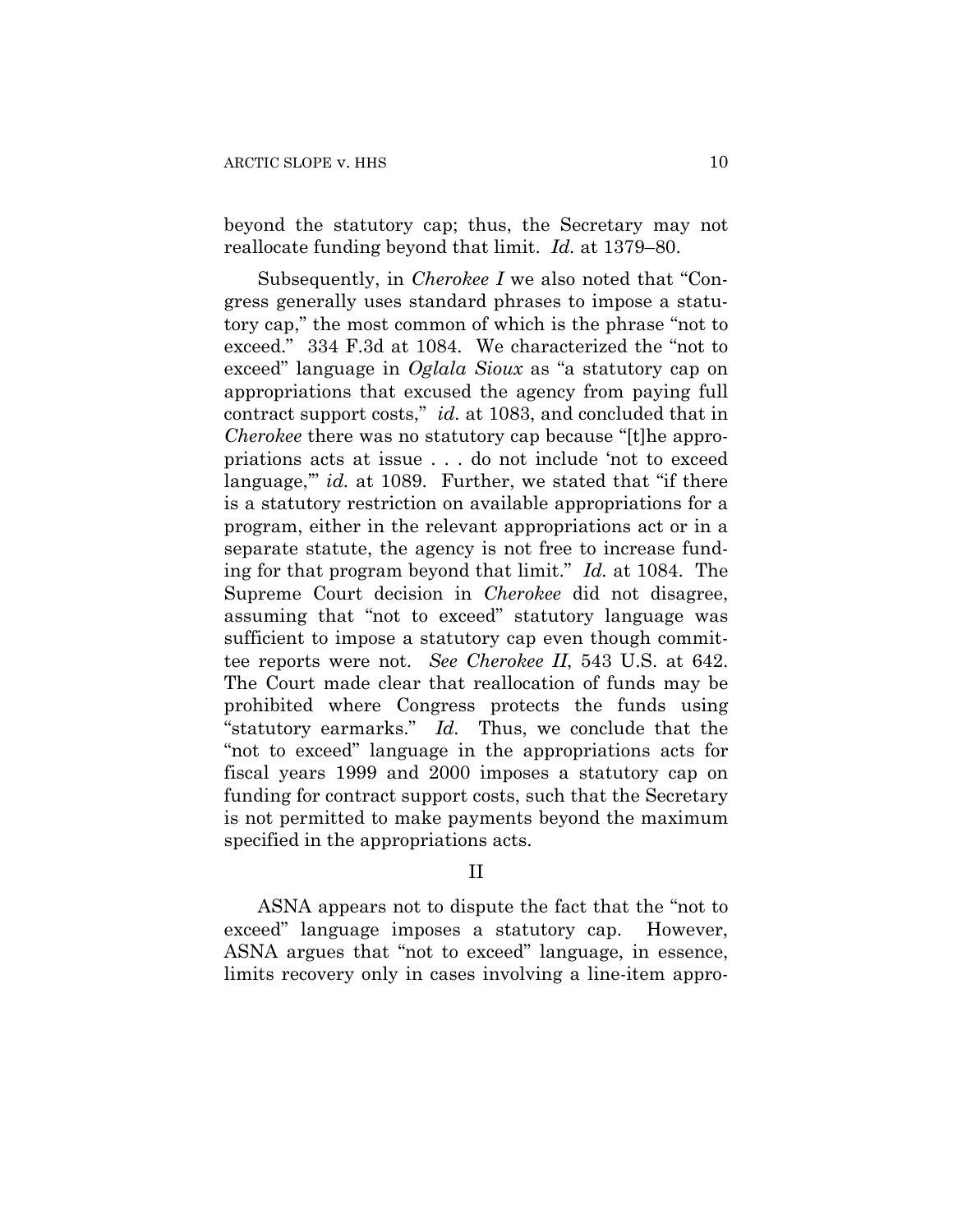priation for a single contract.[5](#page-10-0) ASNA contends that the "not to exceed" language imposes no limit on the Secretary's contractual liability in this case because the total appropriation is sufficient to satisfy the obligation to the ASNA, even though insufficient to satisfy the combined obligations to all the tribes. Under ASNA's theory, each tribe could sue separately, and the aggregate recovery would exceed the statutory cap. ASNA contends that the decision of our predecessor court in *Ferris v. United States*, 27 Ct. Cl. 542 (1892), supports its position. It does not.

In *Ferris*, the court held that where the appropriation covers multiple contracts, the contractor may sue for breach if the appropriation is sufficient to cover the contract at issue, even if not sufficient for all purposes. *Id.* at 546. The court stated specifically that "[a] contractor who is one of several persons to be paid out of an appropriation is *not chargeable with knowledge* of its administration, nor can his legal rights be affected or impaired by its maladministration or by its diversion, whether legal or illegal, to other objects." *Id.* (emphasis added). Thus, the insufficiency of an appropriation does not "cancel [the government's] obligations, nor defeat the rights of other parties" unless the contractor has notice of a limitation on appropriations. *Id.*

There are important differences between this case and *Ferris*. In *Ferris*, the contractor had no notice of the limited nature of the appropriation, and the court declined to charge "[a] contractor who is one of several

<span id="page-10-0"></span><sup>5</sup> *See Sutton v. United States*, 256 U.S. 575, 581 (1921). In *Sutton*, the Supreme Court held that where the appropriation is for a specific project, the contractor is deemed to have notice of the limitation on appropriations and has no right to recover for work done in excess of the appropriation.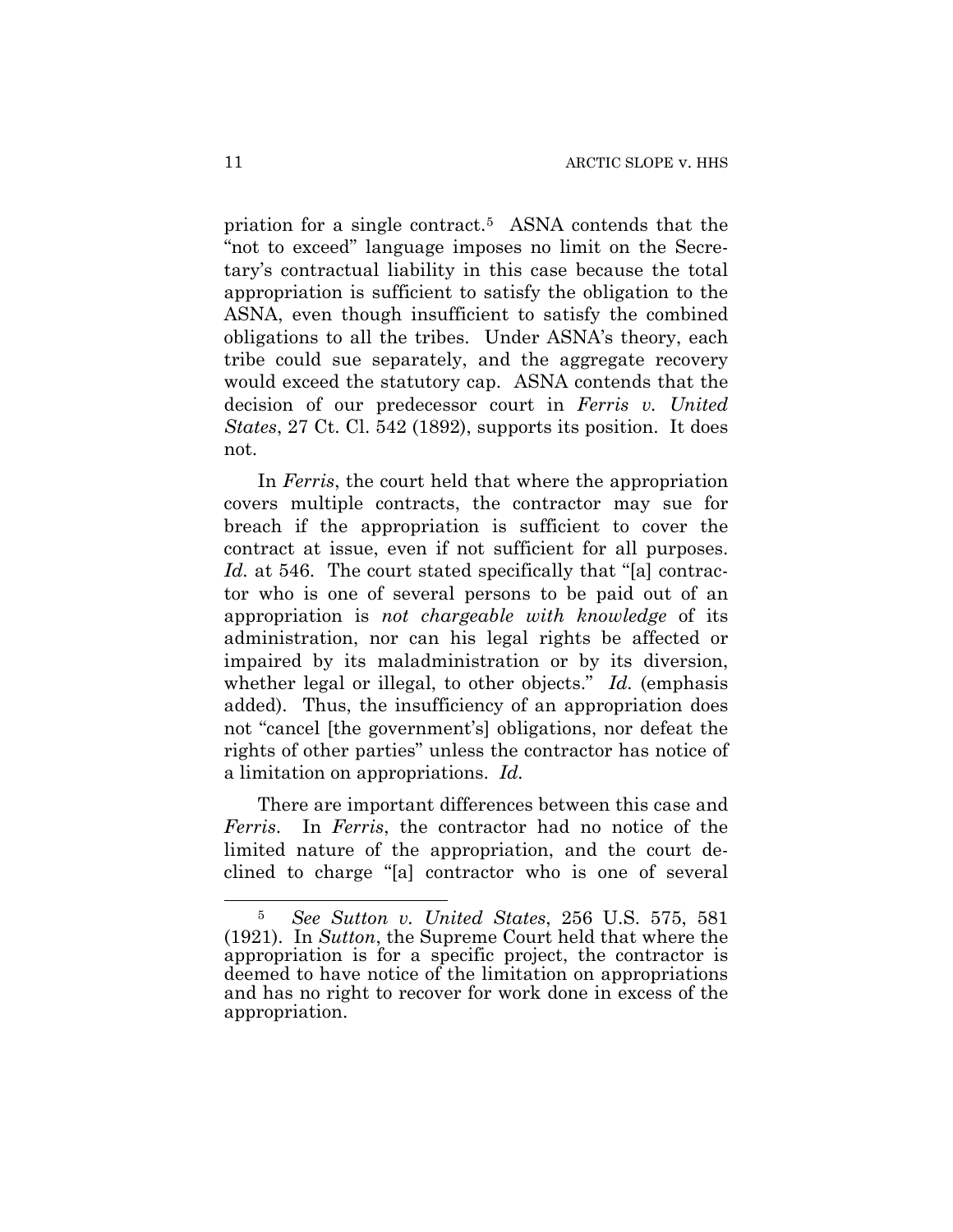1

persons to be paid out of an appropriation . . . with knowledge of its administration." 27 Ct. Cl. at 546. The GAO Redbook notes that in situations like *Ferris*, where the contractor is "one party out of several to be paid from a general appropriation," the contractor is not deemed to have notice because "the contractor is under no obligation to know the status or condition of the appropriation account." *GAO Redbook* at 6-44. As we have noted, subsequent to *Ferris*, "subject to the availability of appropriations" language was adopted to change the *Ferris* rule by providing the required notice to the contractor. For example, our predecessor court noted in *C. H. Leavell & Co. v. United States*, 530 F.2d 878, 892 (Ct. Cl. 1976) (citing *Ferris*, 27 Ct. Cl. at 542), that before the incorporation of "subject to the availability of appropriations" language into Army Corps of Engineers contracts, "a failure on the part of Congress for any reason to fund an existing Government contract was held to be a breach of contract." The court further noted that "subject to the availability of appropriations" provisions were included in contracts to overcome the *Ferris* rule by providing notice to the contractor of the limitation on funding. *Id.* at 892. The present contract includes such an availability of funds provision; the contract explicitly states that CSC funding is subject to the availability of appropriations. Joint App. at 133.

ASNA, however, contends that both this court's decision in *Cherokee I* and the Supreme Court's decision in *Cherokee II* hold that the *Ferris* rule applies even where the contract and statute include subject-to-availability language.[6](#page-11-0) This is partly correct in that subject-to-

<span id="page-11-0"></span><sup>6</sup> ASNA seeks to read *Ferris* more broadly based on the Supreme Court's description of the tribes' argument in *Cherokee*, but the tribes' argument is not adopted by the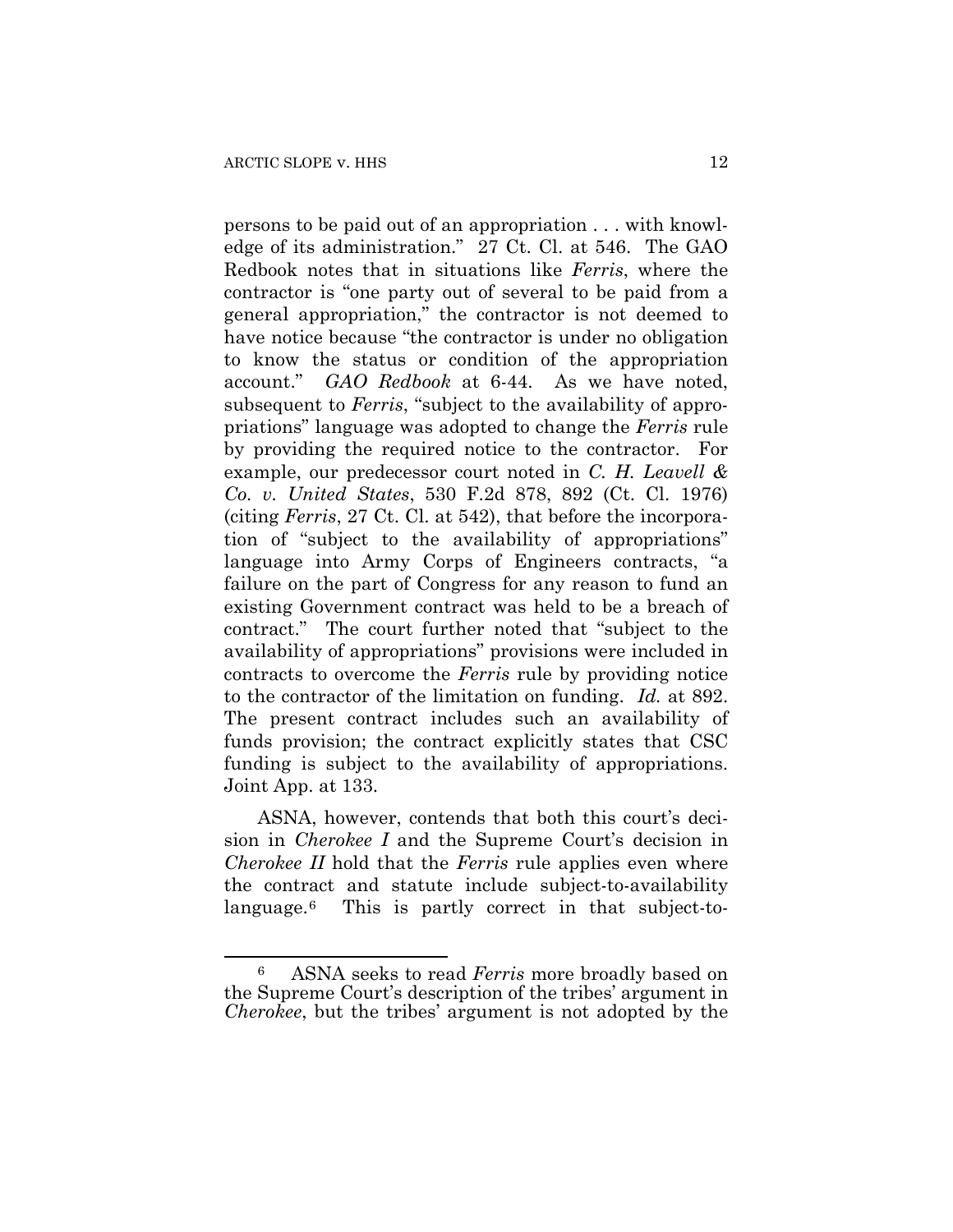availability language does not excuse the failure to pay in the absence of a statutory cap and where the Secretary has the ability to reallocate funds from non-contract uses. *Cherokee II*, 543 U.S. 641; *Cherokee I*, 334 F.3d at 1093– 94. But here there is a statutory cap and no ability to reallocate funds from non-contract uses. In *Ferris* the appropriations act did not contain a statutory cap with respect to the project in question and there was no finding that funds could not be reallocated from discretionary spending to satisfy contractual obligations. *See Ferris*, 27 Ct. Cl. at 546; An Act Making Appropriations for the Construction, Repair, Preservation, and Completion of Certain Works on Rivers and Harbors, and for Other Purposes, ch. 181, 20 Stat. 363, 364, 370, 372 (1879). But a statutory cap bars such reallocation. Adopting ASNA's approach would effectively defeat the statutory cap because the Secretary would be obligated to pay a total amount of tribal obligations exceeding the cap.[7](#page-12-0)

The Tribes and their amici add . . . that as long as Congress has appropriated sufficient legally unrestricted funds to pay the contracts at issue, the Government normally cannot back out of a promise to pay on the grounds of "insufficient appropriations," even if the contract uses language such as "subject to the availability of appropriations," and even if an agency's total lump-sum appropriation is insufficient to pay *all* the contracts the agency has made. *See Ferris v. United States*, 27 Ct.Cl. 542, 546 (1892).

#### *Cherokee II*, 543 U.S. at 637.

<span id="page-12-0"></span><sup>7</sup>*In re Newport News Shipbuilding & Dry Dock Co.*, 55 Comp. Gen. 812 (1976), is not to the contrary. In *Newport News*, the government argued that the total

Court. *See Cherokee II*, 543 U.S. at 549. There the Court stated: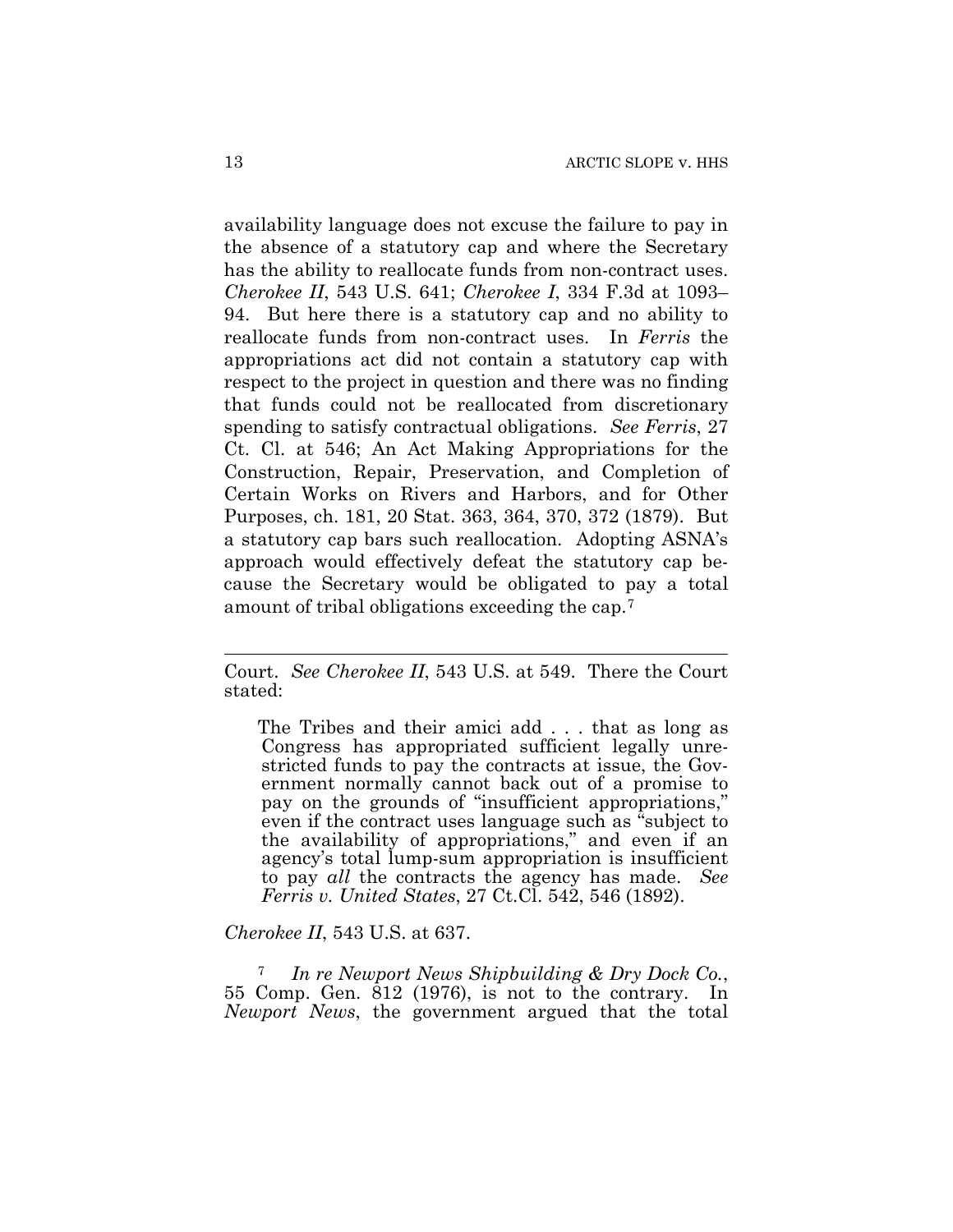Moreover, such reallocation from one tribe to another would be particularly inappropriate here in light of the statutory language specifically providing that the Secretary need not reallocate funds from one tribe to another, a provision that did not appear in *Ferris* (where there was no language dealing with reallocation among contracts). *See* 25 U.S.C. § 450j-1(b). Here § 450j-1(b) provides that "the Secretary is not required to reduce funding for programs, projects, or activities serving a tribe to make funds available to another tribe or tribal organization." 25 U.S.C. § 450j-1(b). In *Cherokee*, both the Supreme Court and this court were careful to point out that such reallocation from one tribe to another was not required because there were *other* unrestricted funds available that would not require the Secretary to utilize funds devoted to another tribe. *Cherokee II*, 543 U.S. at 641; *Cherokee I*, 334 F.3d at 1093. This court, for example, declined to decide "how much money was obligated to [funding another tribe] and, therefore, unavailable" because the relevant congressional appropriations contained *other* funds not subject to the restriction of  $\S$  450j-1(b) which were sufficient to pay full contract support costs to the tribe. *Cherokee I*, 334 F.3d at 1093. Here there are no such unrestricted funds.

In view of the statutory cap, we hold that the *Ferris* approach is inapplicable. The availability of funds provi-

appropriation was not available for the contract at issue because language in the committee report divided the total appropriation among several contracts. *Id.* at 818– 19. As in *Cherokee*, this argument was rejected. The Comptroller General stated that "subdivisions of an appropriation contained in the agency's budget request or in committee reports are not legally binding . . . unless they are specified in the appropriation act itself." *Id.* at 819–20. Thus, the entire appropriation was available to fund the contract at issue. *Id.* at 822.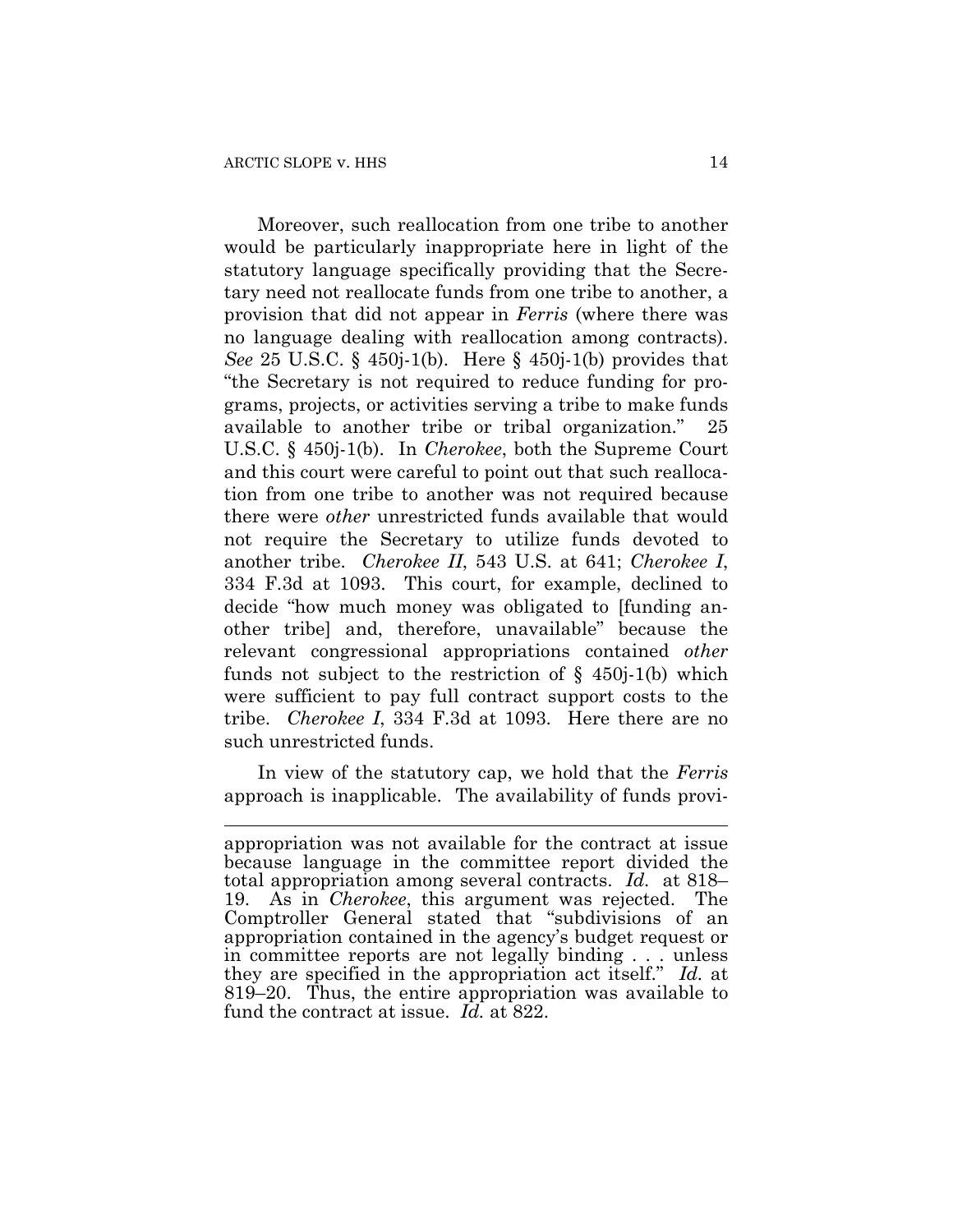sion coupled with the "not to exceed" language limits the Secretary's obligation to the tribes to the appropriated amount. The Secretary is obligated to pay no more than the statute appropriates. *See Oglala Sioux*, 194 F.3d at 1378; *Ramah Navajo School Bd., Inc. v. Babbitt*, 87 F.3d 1338, 1345 (D.C. Cir. 1996). Here the appropriated amount has been paid to the tribes. The method of allocating funds among the various tribes is not at issue.[8](#page-14-0)

### III

Alternatively ASNA argues that the Secretary breached the contract by not requesting sufficient appropriations. ASNA asserts that "[t]he law does not permit an agency to enter into contracts limited to available appropriations, secure the benefits of the contractor's services, but fail even *to seek* appropriations sufficient to pay the contracts in full." Appellant's Br. 51. Even if this issue had been properly raised below, which we doubt, it is without merit.

The case on which ASNA relies, *S.A. Healy Co. v. United States*, 576 F.2d 299, 300 (Ct. Cl. 1978), involved a situation in which the "plaintiff was awarded a fixed price [construction] contract," which included an availability

<span id="page-14-0"></span><sup>8</sup> Even though the Secretary is under no obligation to reallocate funds from one tribe to benefit another, the Secretary may have a duty to allocate funds among the tribes in a rational, non-discriminatory way. *See Winston Bros. Co. v. United States*, 130 F. Supp. 374, 380 (Ct. Cl. 1955) (holding that where the agency "allocates the funds on a rational and non-discriminatory basis and they prove insufficient, the Government is not liable for harm resulting from the shortage"); *but see Lincoln v. Vigil*, 508 U.S. 182, 193 (1993) ("As long as the agency allocates funds from a lump-sum appropriation to meet permissible statutory objectives . . . the decision to allocate funds is committed to agency discretion by law."). We need not decide that issue in this case.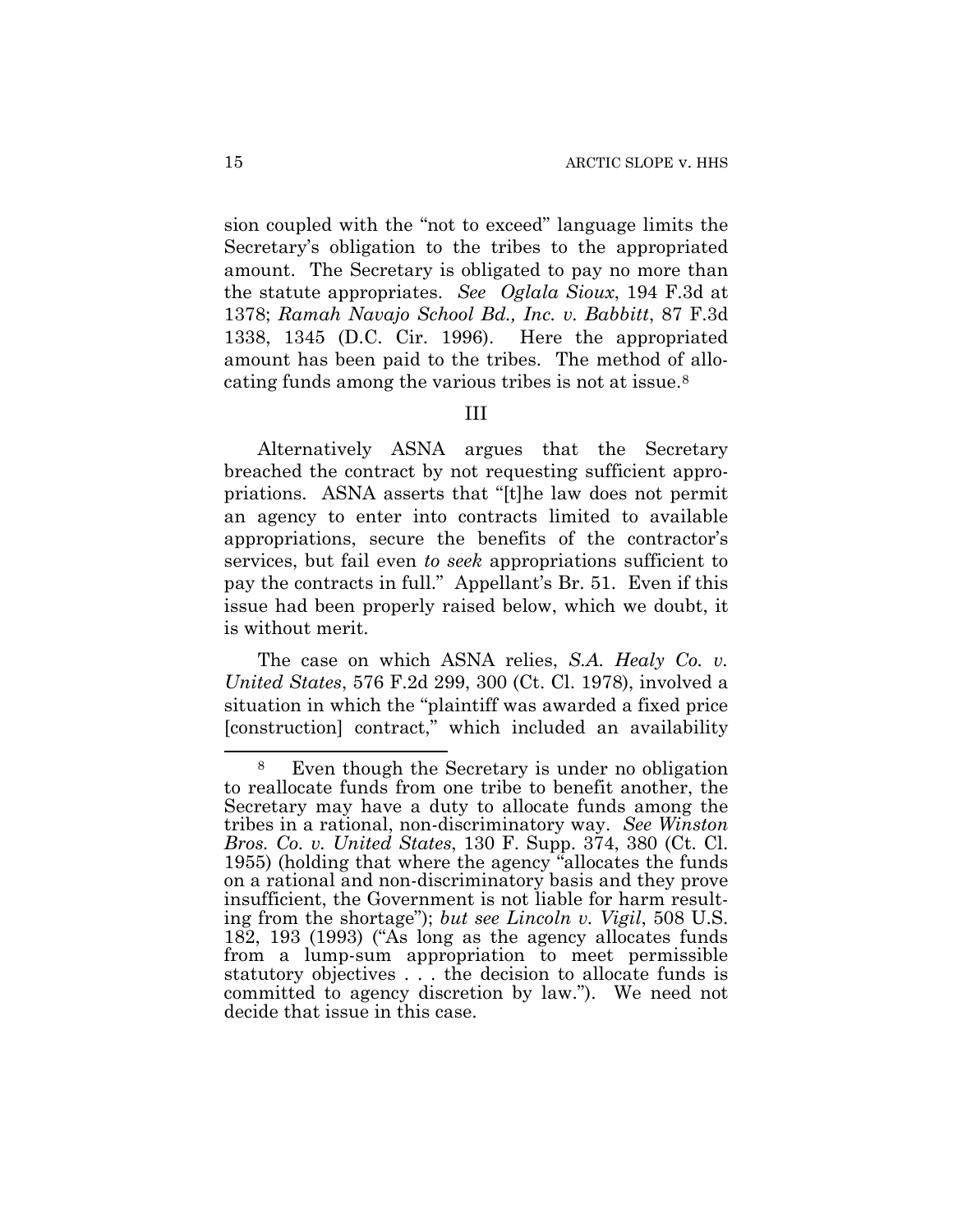clause. The plaintiff sought a monetary award for losses incurred due to a shutdown of work allegedly "caused by [the government's] failure to request and secure sufficient funds from Congress." *Id.* However, in holding that the contractor should not bear the risk of loss, the court relied on the fact that "the contractor was not warned of the lack of funding." *Id.* at 306.

In this case, it is not clear that the Secretary failed to request adequate funding. The Secretary requested a given amount for contract support costs in both fiscal year 1999 and fiscal year 2000. *See* President's Budget for Fiscal Year 1999 (1998), Budget App. 403; President's Budget for Fiscal Year 2000 (1999), Budget App. 434. As it turns out, additional funds were required in both years. As required by statute, the Secretary "prepare[d] and submit [ted] to Congress an annual report . . . includ [ing]. . . an accounting of any deficiency in funds needed to provide required contract support costs to all contractors for the fiscal year for which the report is being submitted." $9\quad 25 \text{ U.S.C. }$  $9\quad 25 \text{ U.S.C. }$  § 450j-1(c). Despite notice of the shortfall, Congress chose to impose a statutory cap on funding for contract support costs. *See* 1999 Appropriations Act, 112 Stat. 2681, 2681-279; 2000 Appropriations Act, 113 Stat. 1501, 1501A-182 (1999). In fact, the committee report for the original version of the 2000 Appropriations Act specifically acknowledged that because "contract support costs . . . have outpaced available funding . . . [w]e have reached a point at which we can no longer offset

<span id="page-15-0"></span><sup>9</sup> *See* Office of Tribal Programs, Indian Health Service Contract Support Cost Data, at 5 (Aug. 27, 1999), *available at* http://www.ncai.org/fileadmin/contract\_support/IHS\_Contract\_Support\_Data\_ FY1999.pdf; Office of Tribal Programs, Indian Health Service Contract Support Costs Shortfall Report, at 1, *available* http://www.ncai.org/fileadmin/contract\_support/FY2000\_CSC\_Shortfall\_Repo rt.pdf.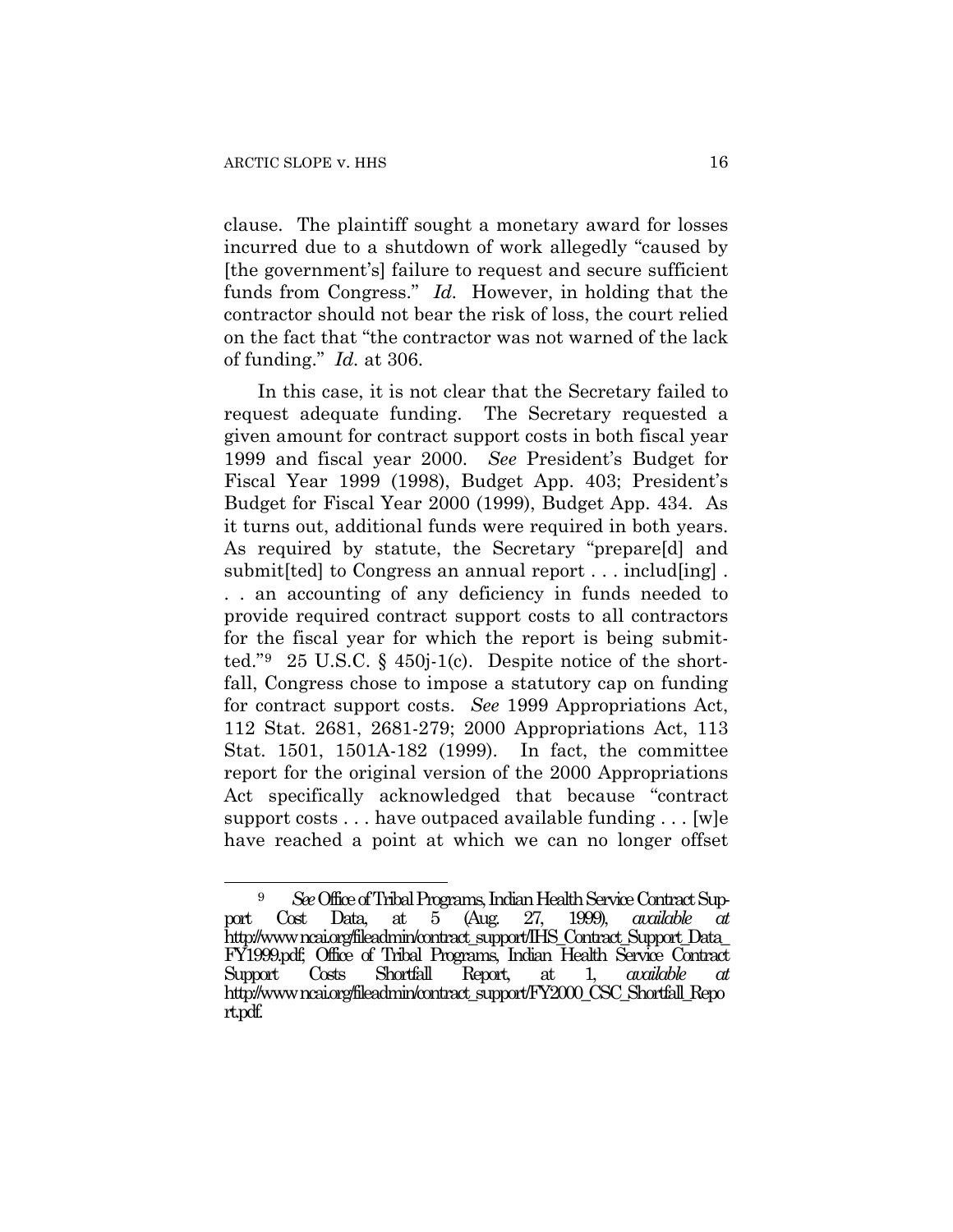these costs . . . by continuing to downsize the Federal bureaucracy in IHS." H.R. Rep. No. 106-222, 112–13 (1999).[10](#page-16-0) The committee report further stated that Congress "cannot afford to appropriate 100% of contract support costs at the expense of basic program funding for tribes." *Id.*

But whether or not the Secretary could take further action to request additional funding, the contractor was expressly warned of the risk that funding would be inadequate. The contract explicitly specified that funding may be inadequate to fully fund the Secretary's obligations. *See* Joint App. at 150–51. Under such circumstances there can be no breach resulting from an alleged failure to request adequate funding.

Accordingly, we conclude that ASNA is not entitled to payment of its shortfall for fiscal years 1999 and 2000.[11](#page-16-1)

<span id="page-16-0"></span> $\overline{a}$ 10 Appropriations for Indian Health Services for fiscal year 2000 were initially proposed in H.R. 2466, 106th Cong. (1st Sess. 1999). The original bill provided that "notwithstanding any other provision of law, of the amounts provided herein, *not to exceed* \$238,781,000 shall be for payments to tribes and tribal organizations for contract or grant support costs for fiscal year 2000." H.R. 2466 (emphasis added). The final bill, as enacted, reduced the amount appropriated for contract support costs by approximately \$10 million, but the provisions relating to contract support costs remained virtually unchanged in all other respects. *See* 2000 Appropriations Act, 113 Stat.  $1501, 1501A-182.$ <br> $11$  Before the

<span id="page-16-1"></span>Before the Board, ASNA argued that unexpended funds for each of the two years in question were available, and that these amounts were later returned to the Treasury. The amounts were \$179,539 for fiscal year 1999 and \$137,013.51 for fiscal year 2000. The Board held that these amounts were not available because they were returned to the Treasury. That holding appears to conflict with our holding in *Cherokee I* that the proper ques-